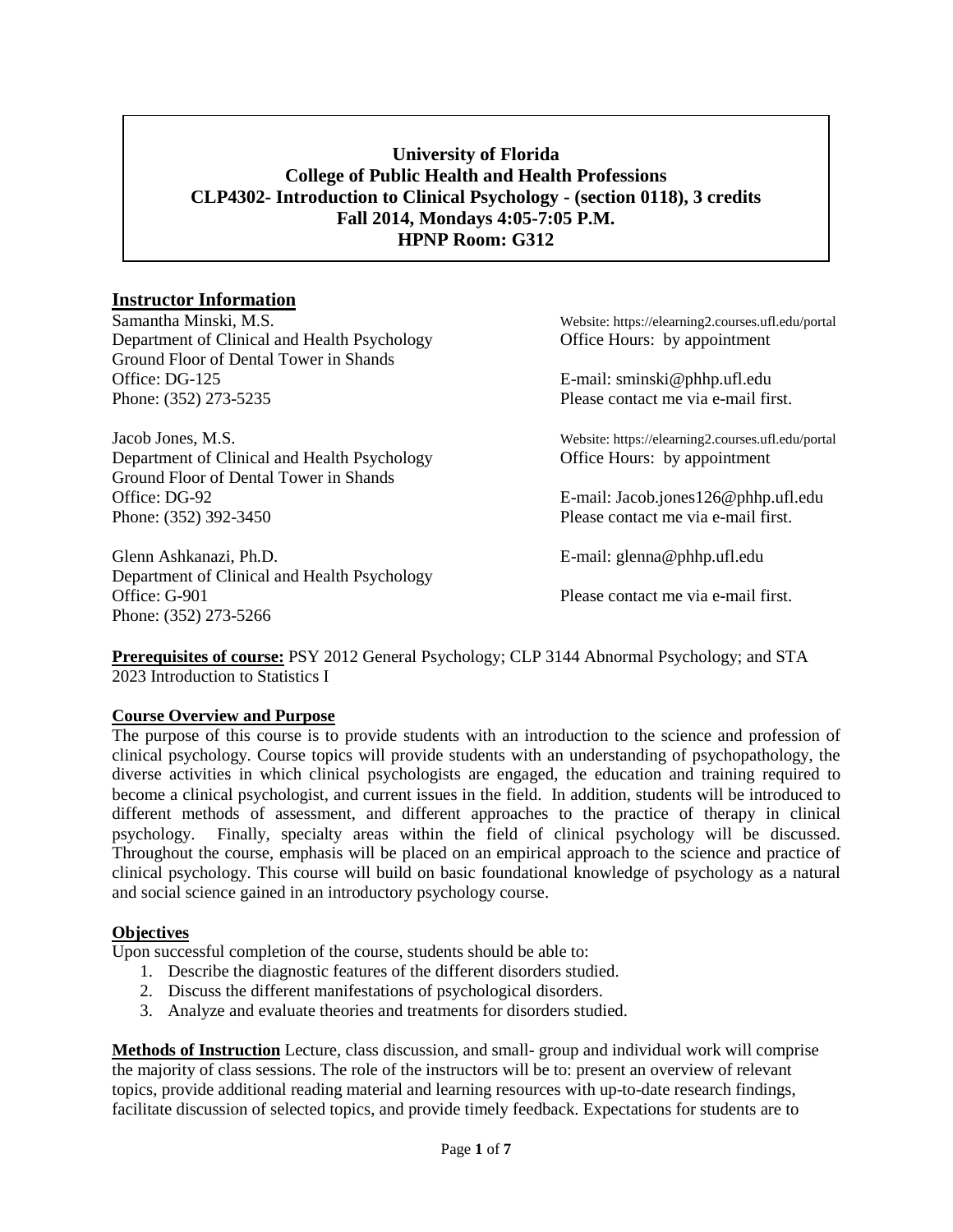attend class fully prepared, participate in class discussions, and read assigned materials prior to class in preparation for lecture.

# **Course Materials**

## *Required:*

Hunsley, J., & Lee, C. M. *Introduction to Clinical Psychology: An Evidence Based Approach*. (Custom Edition). Canada: John Wiley & Sons. ISBN # 9781118949467

Kring, A.M., Davison, G.C., Neale, J.M., & Johnson, S.L. (Eds.). *Abnormal Psychology* (Custom edition.). Hoboken, NJ: John Wiley & Sons. ISBN # 9781118949450

#### **Sakai**

Sakai is the course management system that you will use for this course. Sakai is accessed by using your Gatorlink account name and password at [http://lss.at.ufl.edu.](http://lss.at.ufl.edu/) There are several tutorials and student help links on the Sakai login site. If you have technical questions call the UF Computer Help Desk at 352-392 HELP or send email to [helpdesk@ufl.edu.](mailto:helpdesk@ufl.edu) You are responsible for checking your account prior to each class to determine how you should prepare for the upcoming class.

# **COURSE POLICIES**

**Class attendance** is considered an integral part of the learning experience as class discussions and lectures will include valuable material covered in the examinations that is not otherwise covered in the textbook. However, class attendance will not be taken. Thus, students are expected to attend all classes and participate in class discussions to have exposure to this information; however, class attendance will not be calculated into your final grade in the course. If students must be absent, they will be responsible for any missed material by acquiring lecture notes from other students who attended. Some material presented in lectures will not be in the texts and will be included on examinations. Thus, reduced attendance can be expected to result in a lower course grade. Requirements for class attendance and make-up exams, assignments, and other work in this course are consistent with university policies that can be found in the online catalog

at[: https://catalog.ufl.edu/ugrad/current/regulations/info/attendance.aspx.](https://catalog.ufl.edu/ugrad/current/regulations/info/attendance.aspx)

#### **Please do not email your instructors to let them know about your planned or unplanned absences, as your attendance will not make up any part of your grade**.

As Clinical Psychology is a thought provoking topic and often leads to interesting discussions about the topics covered within this course, student participation is expected. We expect each individual to contribute throughout the semester. Remember: There are no "stupid questions" and one of the most powerful ways to learn is in the moment by interacting with your instructors and classmates.

# **Classroom Etiquette:**

- Please refrain from using I-pods or cell phones or any other electronic devices during class as it is distracting and inconsiderate of other students and the instructor. Cell phones must be placed on silent or turned off during class. Any use of a cell phone during class (i.e., chatting, texting) will be considered a violation of this policy as it disrupts other students from learning. Students who violate this policy will be asked to leave and will lose 1% of their final grade per violation. Please speak to the instructors prior to the beginning of class if you experience an emergency that requires you to leave the room to take a phone call.
- Please do not arrive late to class or disrupt the class as it is distracting and inconsiderate of other students and the instructor.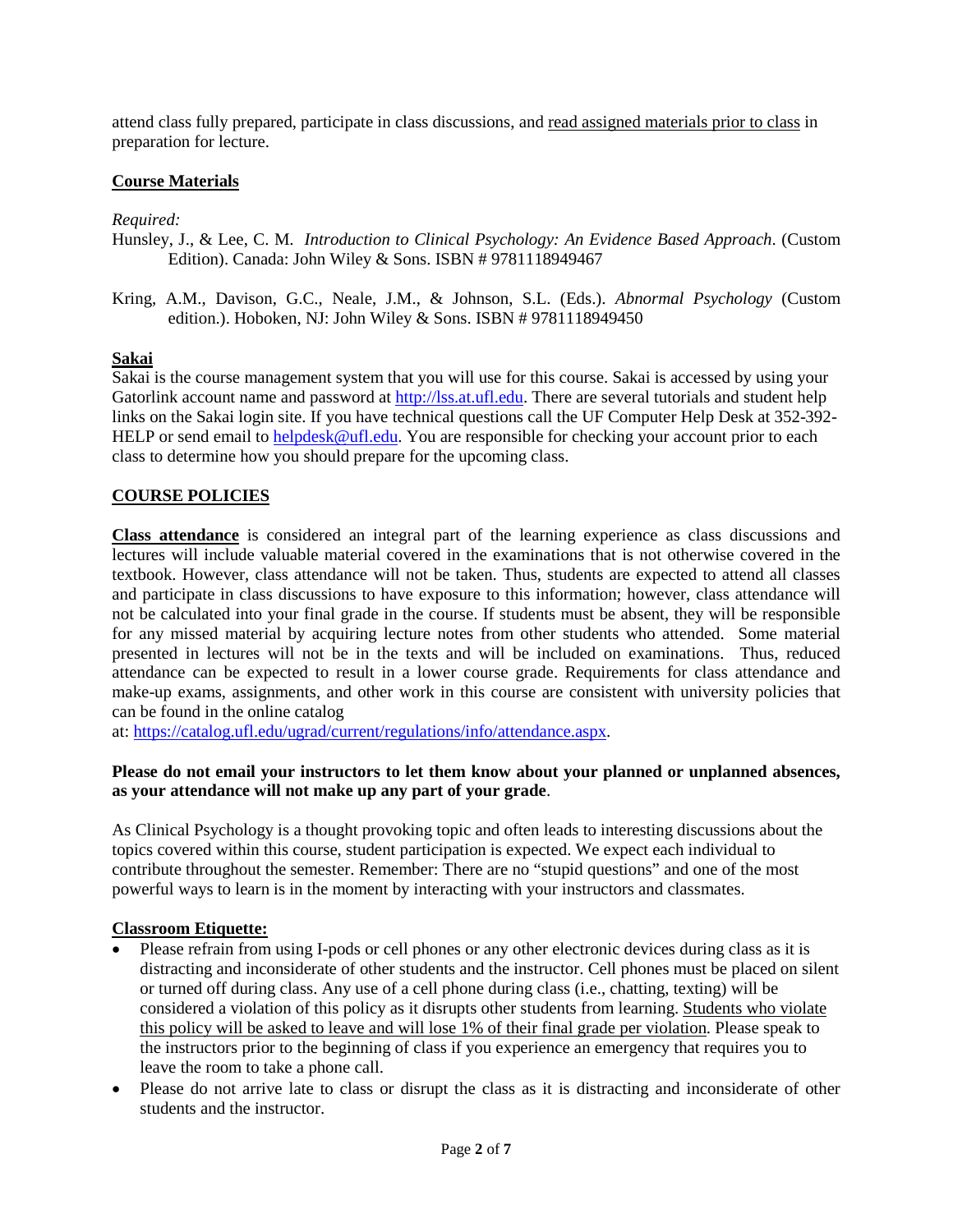• To the extent permitted by facility rules and restrictions, you may bring food and/or beverages to class as long as it does not interfere with your ability to work and/or participate in class and as long as it does not interfere with or your classmates' ability to work and participate in class. You will be expected to clean-up after yourself and dispose of all trash before leaving the classroom.

## **Policy related to make-up work**

We expect you to attend and to be prepared to participate in all class sessions. Personal issues with respect to fulfillment of course requirements will be handled on an individual basis. If you must miss an exam because of a foreseeable conflict (i.e., professional conference, athletic competition, religious observance, etc.) you are expected to notify us immediately to set-up alternative arrangements *prior* to the exam date. If a student is not in class for an exam due to an illness or medical emergency, they will be required to provide a statement from their healthcare provider documenting the illness or medical emergency. Requirements for make-up exams, assignments, and other work in this course are consistent with university policies that can be found in the online catalog at: [https://catalog.ufl.edu/ugrad/current/regulations/info/attendance.aspx.](https://catalog.ufl.edu/ugrad/current/regulations/info/attendance.aspx)

#### **Reporting illnesses and family emergencies**

In the event you experience an unexpected illness, family, or otherwise personal emergency please notify us immediately to set-up alternative arrangements.

#### **Course Evaluation/Grading**

Information on current UF grading policies for assigning grade points can be found here: <https://catalog.ufl.edu/ugrad/current/regulations/info/grades.aspx>

*Procedures*: Students will be graded based on a grading scale as detailed below.

**Exams:** There will be four non-cumulative exams that will be comprised of a variety of multiple choice questions and short answer questions. Class attendance will be rewarded via the inclusion of in-class information in each exam that is not be covered in the textbook.

**Paper:** There will be one "paper" assigned during the course described below

# *"Assess, Diagnose and Plan a Treatment for a famous character":*

Students will be asked to identify a "well-known" character from movies, television, books, plays, etc and attempt to assess that character based on discussions in class. The paper should include the following sections and information (if known):

- 1. Background Information- what is the character's age, sex, occupation, health history, drug & alcohol history, life difficulties, life goals, weaknesses
- 2. Description of the character's typical presentation. Describe symptoms (physical, emotional, sensory).
- 3. Description of how you would assess this character to determine his/her diagnosis. What instruments used. Likely results. Describe as much detail as possible (You can make the results up as long as they are consistent with the character)
- 4. Provide your diagnosis and give the appropriate Diagnostic and Statistical Manual code # (You can use DSM-4 or DSM-5).
- 5. Provide your recommended intervention. You can use any theoretical approach. For your chosen approach, describe how a therapist from that approach would view your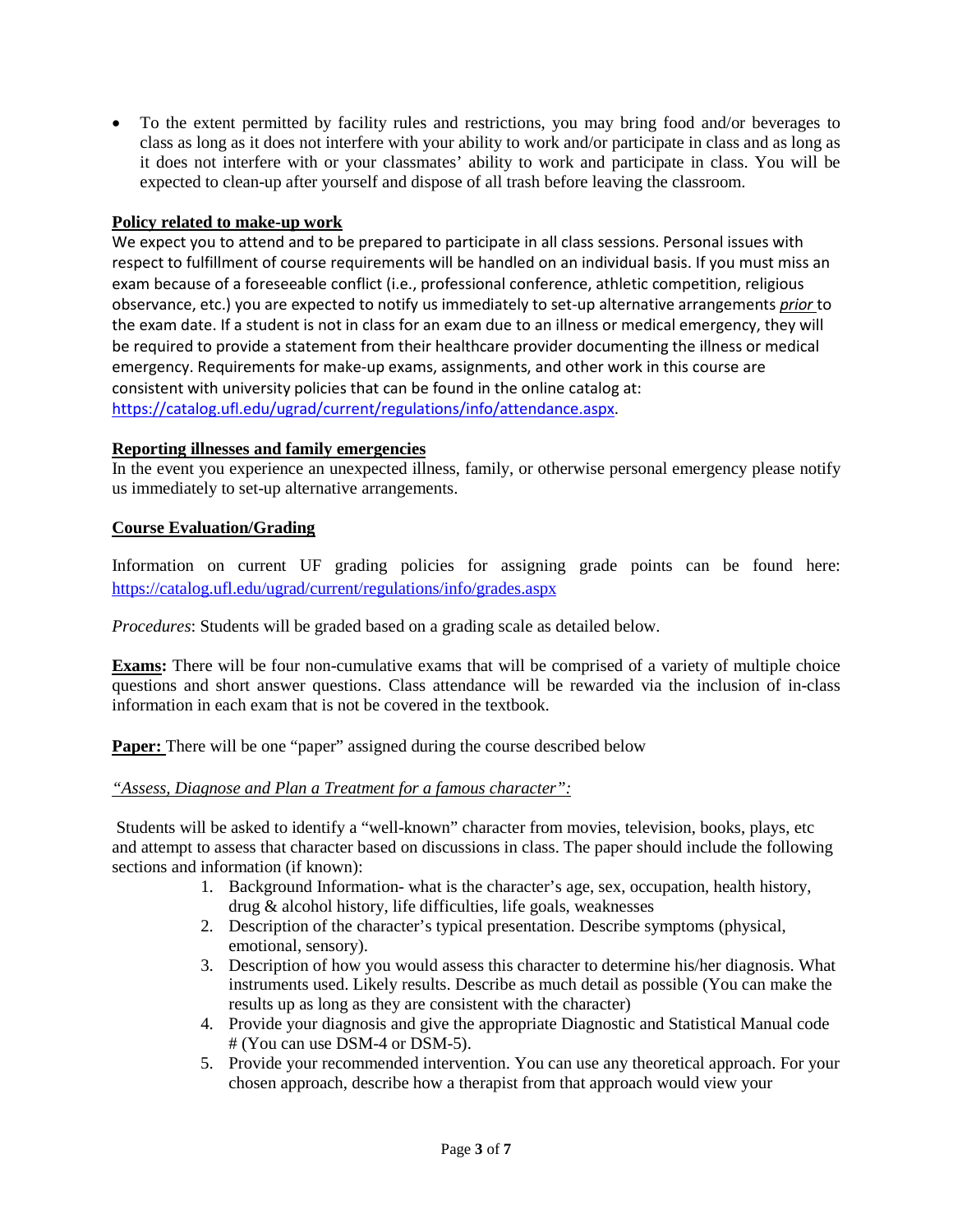character's symptoms/problems. Offer some background information on your chosen approach and generally describe the overview of treatment sessions.

Papers should minimally be 4 pages, double spaced, with Times New Roman, 12 point font. Please turn in 1 paper copy of your paper in class and one electronic copy via Sakai. Additional details regarding the content and formatting guidelines of the paper will be provided in class. Late papers will be penalized one letter grade on the first day late, and will continue to drop one letter grade for each subsequent day on which they are not turned in.

#### **SCHEDULE**

| <b>Requirement</b> | Due date                       | % of final grade |
|--------------------|--------------------------------|------------------|
| Exam $#1$          | September 22rd, 2014           | 20.00%           |
| Exam $#2$          | October 20st <sup>2</sup> 2014 | 20.00%           |
| Exam $#3$          | November 10, 2014              | 20.00%           |
| Exam #4            | December 1, 2014               | 20.00%           |
| Paper              | November 18th, 2014            | 20.00%           |

*Online Course Evaluation:* Students are expected to provide feedback on the quality of instruction in this course based on 10 criteria. These evaluations are conducted online at [https://evaluations.ufl.edu.](https://evaluations.ufl.edu/)

Evaluations are typically open during the last two or three weeks of the semester, but students will be given specific times when they are open. Summary results of these assessments are available to students at: [https://evaluations.ufl.edu/results/.](https://evaluations.ufl.edu/results/)

# **Grading Scale**:

| Percentage<br>earned in<br>class | 93.00%-<br>100.00% | 90.00%-<br>92.99% | 87.00%-<br>89.99% | 83.00%-<br>86.99% | 80.00%-<br>82.99% | 77.00%-<br>79.99% | 73.00%-<br>76.99% | 70.00%-<br>72.99% | 67.00%-<br>69.99% | 63.00%-<br>66.99% | $60.00\%$ -<br>62.99% | <b>Below</b><br>60.99% |
|----------------------------------|--------------------|-------------------|-------------------|-------------------|-------------------|-------------------|-------------------|-------------------|-------------------|-------------------|-----------------------|------------------------|
| ∟etter<br>Grade<br>equivalent    |                    |                   | Β+                | D                 |                   |                   |                   |                   | D+                |                   |                       |                        |

# **Final Grades**:

| Letter<br>Grade        |          | А-                               | $B+$           | D<br>D | D<br>D- | ⌒<br>+ت |      |      | n<br>⊦ل   | −   | r<br>יע. | -<br>- | WF   |      | <b>NG</b> | S-U  |
|------------------------|----------|----------------------------------|----------------|--------|---------|---------|------|------|-----------|-----|----------|--------|------|------|-----------|------|
| Grade<br><b>Points</b> | 00.<br>4 | $\overline{\phantom{a}}$<br>3.O. | $\cap$<br>ບ.ບບ | 3.00   | 2.6/    | 2.33    | 2.00 | 1.67 | ົດ<br>.აა | .00 | 0.67     | 0.00   | 0.00 | 0.00 | 0.00      | 0.00 |

# **Academic Support**

If you feel that you need additional academic support in this class please contact us immediately. Please do not wait until it is too late to ask for assistance (i.e., day before the exam). Come and discuss issues with us during office hours or per appointment.

# **Standards of Academic honesty**

It is expected that you will abide by the University of Florida's honesty policy. *Academic Integrity –* Students are expected to act in accordance with the University of Florida policy on academic integrity, please carefully review the Student Conduct Code, the Student Handbook, or this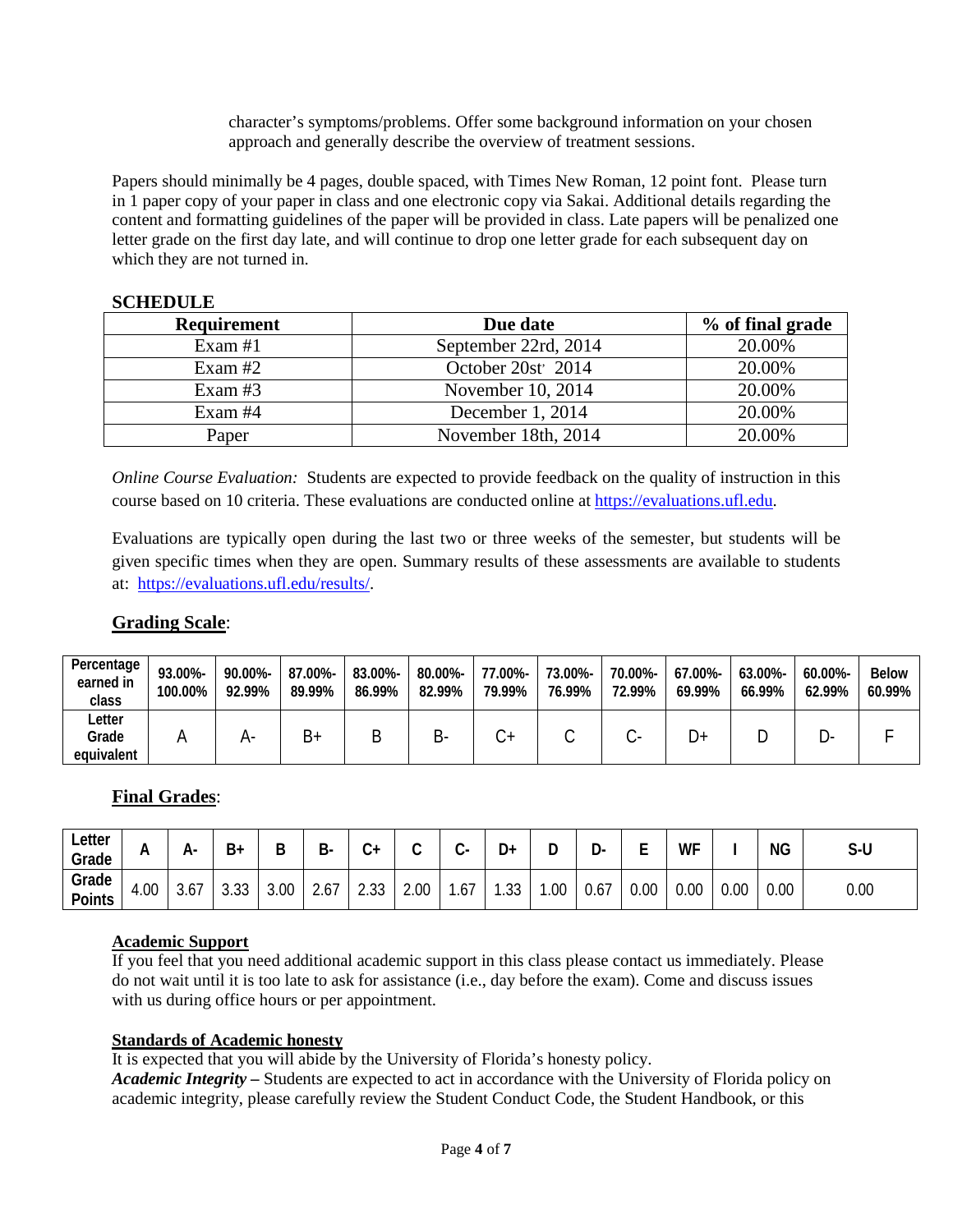website for more details: [www.dso.ufl.edu/judicial/procedures/academicguide.php.](http://www.dso.ufl.edu/judicial/procedures/academicguide.php) Cheating, lying, misrepresentation, or plagiarism in any form is unacceptable and inexcusable behavior.

> *We, the members of the University of Florida community, pledge to hold ourselves and our peers to the highest standards of honesty and integrity by abiding by the Honor Code. <http://www.dso.ufl.edu/sccr/process/student-conduct-honor-code/>*

# **Statement Related to Accommodations for Students with Disabilities**

If you require classroom accommodation because of a disability, you must first register with the Dean of Students Office (http://www.dso.ufl.edu/drc/). The Dean of Students Office will provide documentation to you, which you then give to the instructor when requesting accommodation. The College is committed to providing reasonable accommodations to assist students in their coursework.

# **Counseling and Student Health**

Students may occasionally have personal issues that arise in the course of pursuing higher education or that may interfere with their academic performance. If you find yourself facing problems affecting your coursework, you are encouraged to talk with an instructor and to seek confidential assistance at the University of Florida Counseling Center, 352-392-1575, University Police Department (392-1111) or 9-1- 1 for emergencies. Visit the University Counseling Services web site for more information: [http://www.counsel.ufl.edu/c](http://www.counsel.ufl.edu/)wc/Default.aspx.

The Student Health Care Center at Shands is a satellite clinic of the main Student Health Care Center located on Fletcher Drive on campus. Student Health at Shands offers a variety of clinical services, including primary care, women's health care, immunizations, mental health care, and pharmacy services. The clinic is located on the second floor of the Dental Tower in the Health Science Center. For more information, contact the clinic at 392-0627 or check out the web site at: [www.health.ufl.edu/shcc](http://www.health.ufl.edu/shcc)

Crisis intervention is always available 24/7 from: Alachua County Crisis Center: (352) 264-6789.

BUT – *Do not wait until you reach a crisis to talk with a crisis counselor. They have helped many students through stressful situations impacting their academic performance. You are not alone so do not be afraid to ask for assistance*.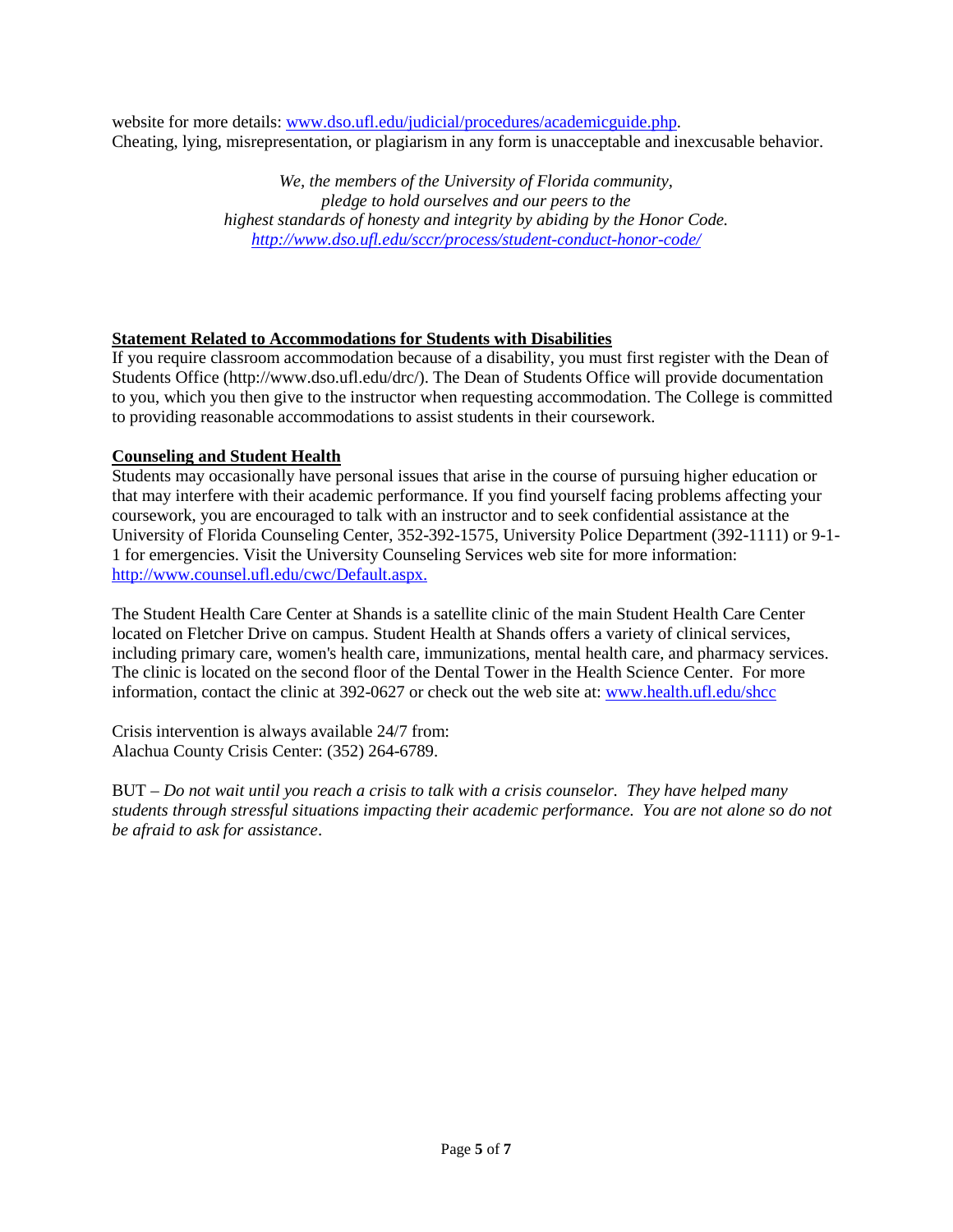# **Tentative Calendar of Topics and Readings**

| Week:          | Topic:                                                                                                                                     | <b>Required Assignments Due:</b>         | Instructor                                      |
|----------------|--------------------------------------------------------------------------------------------------------------------------------------------|------------------------------------------|-------------------------------------------------|
| Aug. 25        | <b>Syllabus Overview</b><br>Introduction to Clinical Psychology                                                                            | Syllabus<br>Kring Ch. 1<br>Hunsley Ch. 1 | Dr. Ashkanazi, Mr. Jones, Ms.<br>Minski         |
| Sept. 1        | NO CLASS- Labor Day                                                                                                                        | <b>MACOR</b><br>重要者                      |                                                 |
| Sept. 8        | Psychological Assessment                                                                                                                   | Hunsley Ch. 5-9                          | Dr. Ashkanazi                                   |
| Sept. 15       | <b>Psychological Treatment</b>                                                                                                             | Hunsley Ch. 11-14                        | Ms. Minski                                      |
| Sept. 22       | Research Methods<br>** EXAM 1 **                                                                                                           | Hunsley Ch. 4                            | Mr. Jones                                       |
| Sept. 29       | <b>Mood Disorders</b><br>Psychosomatic Dissociative Disorders                                                                              | Kring Ch. 5                              | Guest Speakers: Dr.<br>Rozensky & Jason Gravano |
| Oct. 6         | <b>Anxiety Disorders</b>                                                                                                                   | Kring Ch. 6                              | Guest Speaker: Chris Sege,<br>M.S               |
| Oct. 13        | Obsessive Compulsive and Traumatic Disorders                                                                                               | Kring Ch. 7                              | TBA                                             |
| Oct. 20        | <b>Sexual Disorders</b><br>** EXAM 2 **                                                                                                    | Kring Ch. 12                             | Dr. Ashkanazi                                   |
| Oct. 27        | <b>Personality Disorders</b><br>Guest: Psychopathy                                                                                         | Kring Ch. 15                             | Guest Speaker: Josh Behl &<br>Ms. Minski        |
| Nov. 3         | <b>Childhood Disorders</b><br>Child/Pediatric Psychology                                                                                   | Kring Ch. 13                             | TBA                                             |
| Nov. 10        | Psychopharmacology<br>** EXAM 3**                                                                                                          |                                          | Dr. Ashkanazi                                   |
| Nov. 17        | Subspecialties in clinical psychology:<br>Geropsychology<br>Health Psychology<br>** PAPERS DUE AT BEGINNING OF CLASS **                    | Kring Ch. 14<br>Hunsley Ch 15            | Karlyn Vatthauer, M.S & TBA                     |
| <b>Nov. 24</b> | Subspecialties in clinical psychology:<br>Neuropsychology/Brain Injury/Forensic<br>Psychology<br>Psychologists in Multi-Disciplinary teams | Hunsley Ch. 15                           | Mr. Jones                                       |
| Dec 1          | **EXAM 4**                                                                                                                                 |                                          | Dr. Ashkanazi                                   |
| Dec 8          | <b>NO CLASS</b>                                                                                                                            |                                          |                                                 |